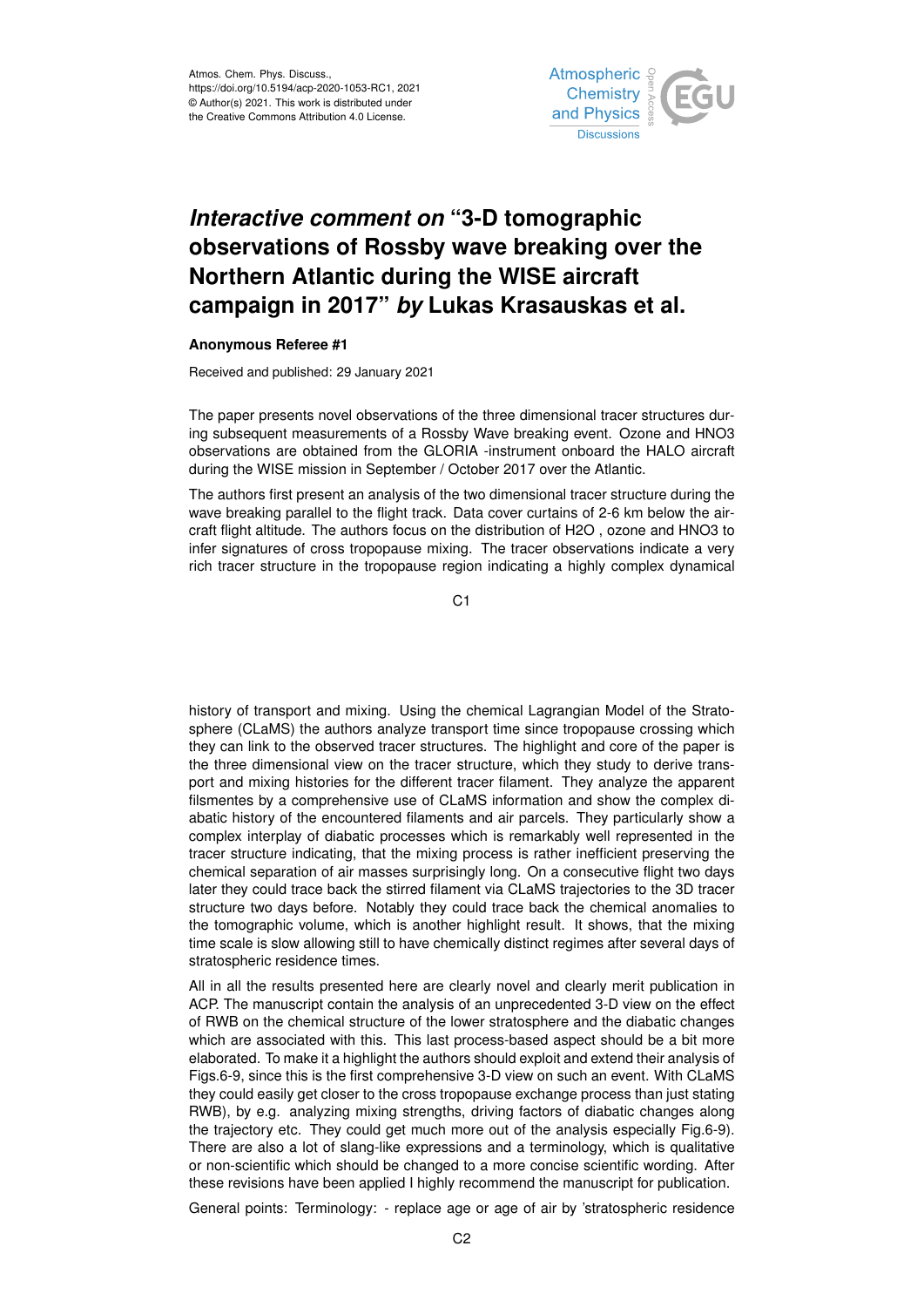time' or 'statospheric transit time' - use the terminology established by e.g. Stohl et al., 2003: - troposphere-to-stratosphere-transport (TST) - stratosphere-to-tropospheretransport (STT) - stratosphere-troposphere-exchange' (STE including both TST, STT)

The analysis of the 3D history in Figs.6-9 could be sharpened by analysing for the (diabatic) processes which lead to diabatic changes and TST (and distinguish from quasi-isentropic exchange). It allows determining the complex interplay between different processes and should be really stressed a bit more as pointed out above. - The analysis of diabatic changes and tropopause crossings are really great, is it possible to deduce where and by which process diabatic ascent was produced (frontal uplift, WCB,...?) in contrast to more isentropic transport (e.g. for exchange at hight Theta values)? - Fig 9c) is remarkable, but are the processes creating the distinct TST maxima the same or is the upper part from quasi-isentropic TST? Is the maximum number at lower Theta due to midlatitudinal synoptics (again more diabatic TST: WCB, frontal uplift in mid latitudes...)?

Further, as indicated below more specifically I missed isentropic PV maps to diagnose mixing. It's clear, that the native coordinate of aircraft and observation is geometric, but the analysis of dynamical features and mixing should also be done analyzing isentropic PV maps, particularly when looking at TST.

Specific: Could you add in one of the cross sections in Fig. 2 the horizontal wind speed to motivate the classification of 'near jet' and 'away from jet' relative to the cross sections?

l.104-106: This sentence is weird, rephrase.

l.125: Replace 'were executed' by e.g. 'were flown' or similar.

l.150 and whole paper: replace 'Age of air' by stratospheric residence time' or 'stratospheric transit time'

l.166: The statement about water vapor holds for the extratropics. The upper tropo-

## C3

spheric part of the TTL can be very dry  $(<10$  ppmv) as well, which is important for exchange at high potential temperatures.

l.168: Ozone and HNO3 are not produced by photolysis, better use 'photochemistry'.

l.177. The mixing time scale is an completely open issue and I wonder, if this manuscript using the 3D information from GLORIA and the mixing parametreisation of ClaMS can further quantify these mixing time scales? This could be a really novel aspect.

l.181: Though the authors clearly indicate their use of the term 'age' I highly recommend to replace it by 'stratospheric residence time' or 'stratospheric transit time' since the term 'age' is used for the mean stratospheric age of air (i.e. the mean of the transit time distribution of individual stratospheric air parcels).

l.180-185: The Figure 2d is great, but also puzzling, since it implies tropospheric impact all over the curtain with residence times from 0 to 30 days. Could the authors provide a complementary figure with the fraction or amount of trajectories staying in the stratosphere? This would further support the potential impact of TS (troposphereto-stratosphere-transport)

## l.191 'a'ffected

l.208: The use of water vapor to identify stratospheric air masses is ambiguous since in the tropical and subtropical upper troposphere low water vapor below 10 ppmv at low ozone levels also show up leading to mixing between stratospheric and TTL air (e.g. greenish in the lower left quadrant of Fig.4a). The opposite, however, holds (and is important for the paper): enhanced water vapor clearly indicates tropospheric contributions from mid and high latitudes (e.g. 4b) 5) and the upper right quadrant clearly shows mixing. Is it possible to use this also to support the trajectory analysis in Fig. 9a,c)?

Caption Figs. 4/5: Distance to the PV-gradient-derived, the dynamical tropopause or